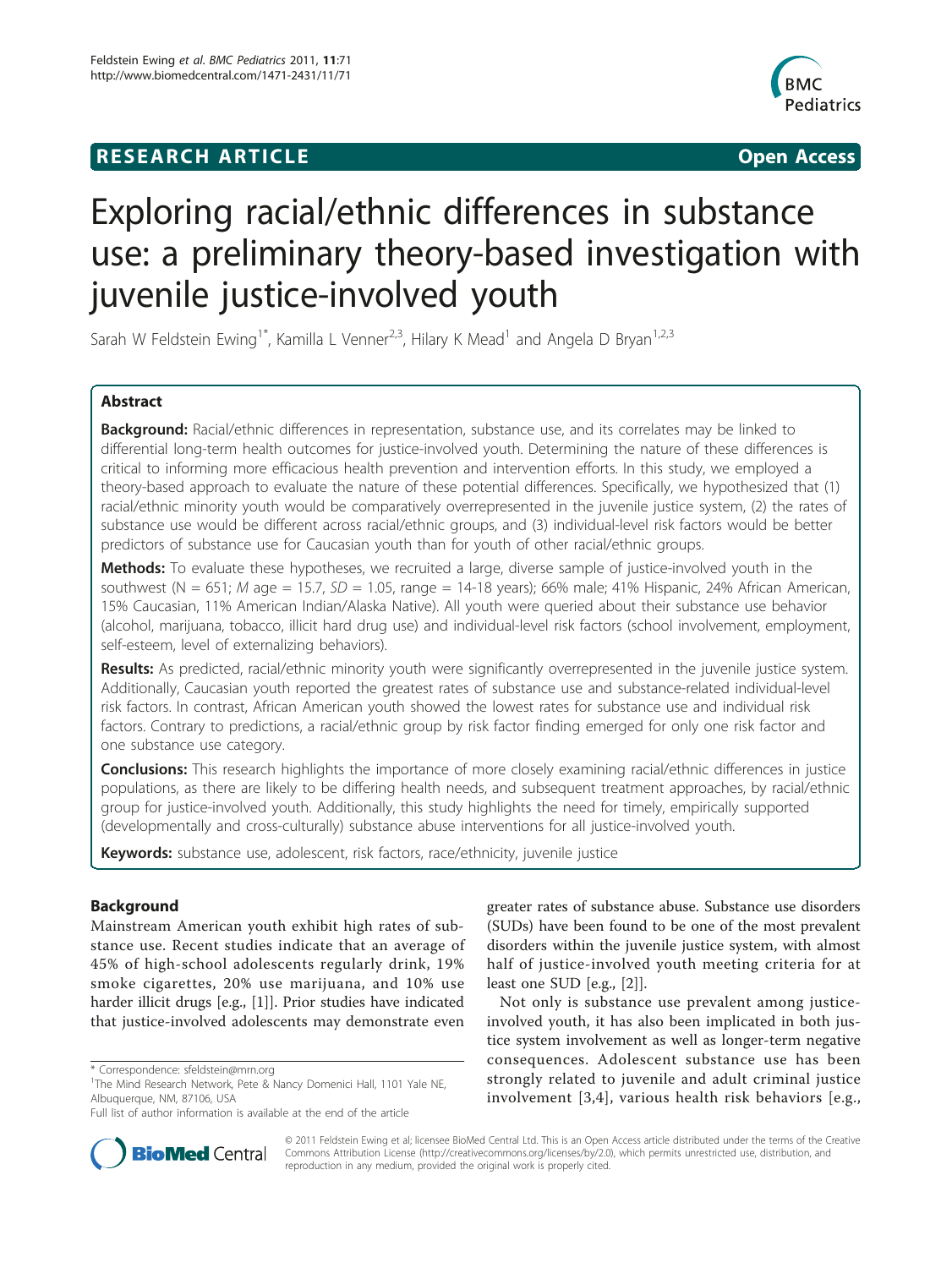[[5,6\]](#page-8-0)], sustained substance use and related consequences [e.g.,  $[7-9]$  $[7-9]$  $[7-9]$ ], and poorer life outcomes [e.g.,  $[10-12]$  $[10-12]$  $[10-12]$  $[10-12]$ ].

While concerning on its own, the negative health trajectory initiated by substance use and justice involvement becomes more consequential when the relative representation of the youth in the justice system is considered. To that end, some posit that the racial/ethnic representation of justice-involved youth mirrors the general population [e.g., [\[13\]](#page-8-0)], while others contend that the racial/ethnic minority youth are significantly overrepresented in justice systems [e.g., [\[14,15](#page-8-0)]]. In addition, previous studies have indicated that justice-involved Caucasian adolescents may be more likely to receive substance abuse treatment than minority adolescents [e. g., [[16\]](#page-8-0)] and that racial/ethnic minorities may be less likely to receive treatment than to be arrested for substance-related behaviors [\[17](#page-8-0)]. This is noteworthy, as mainstream Native American and Hispanic adolescents have been found to match or surpass Caucasian adolescents in terms of alcohol and marijuana use [[18-20\]](#page-8-0) and have substantially higher levels of adverse substancerelated consequences and co-occurring risk-taking behaviors [[20-22](#page-8-0)]. Moreover, it has been found that justiceinvolved adolescents are unlikely to disrupt this potential trajectory on their own; as, once released, justiceinvolved adolescents are unlikely to seek substance use [[23\]](#page-8-0) or other mental health interventions [[24\]](#page-8-0).

Notably, a complete understanding of the nature of substance use and its contributing factors are not clear across youth of different racial/ethnic minority groups, particularly for those involved in the justice system. While some have found greater levels of substance use among racial/ethnic minority youth, most have found that justice-involved Caucasian youth tend to be more extreme both in terms of substance use as well as in terms of other risk factors [e.g., [[14,25-28](#page-8-0)]]. Yet, the lack of understanding as to what factors may confer risk for racial/ethnic minority youth indicates the need for additional studies to more closely examine this issue with a sample of diverse, justice-involved youth.

There are many factors that may contribute to adolescent substance use. In particular, the literature has indicated the role of variables in three key domains: parent, peer, and individual. While parent and peer variables have been well supported [e.g., [[29-](#page-8-0)[31\]](#page-9-0)], in examining potential targets for improving adolescent-focused prevention/intervention efforts it is critical to evaluate individual-level variables. Among other factors, studies have indicated that low school involvement, high employment, low self-esteem, and high externalizing behavior during adolescence are strongly related to adolescent substance use [\[32](#page-9-0)-[38](#page-9-0)]. However, the importance of these individual-level risk factors has primarily been examined with mainstream and Caucasian youth.

While there are many likely contributions to and correlates of racial/ethnic differences (e.g., social economic, educational, cultural) in adolescent substance use, the examination of the existence of such differences is an important first step in its own right. Specifically, examining racial/ethnic differences in representation, substance use, as well as their correlates (individual-level risk factors) in the juvenile justice system is critical, as studies suggest that these inequities are linked to differential long-term outcomes for youth of different racial/ ethnic backgrounds [[39](#page-9-0)]. Specifically, recent work has highlighted that despite lower levels of substance use, justice-involved racial/ethnic minority youth evidence greater levels of impairment following their justice involvement than their Caucasian peers [\[39](#page-9-0)]. Moreover, there is a paucity of knowledge regarding the most efficacious prevention/intervention programming for racial/ ethnic minority, high-risk, justice-involved youth (Feldstein Ewing, Wray, Mead: Adapt and evaluate or evaluate and adapt, submitted). Thus, research highlighting potential areas where prevention/intervention efforts could be improved, particularly for racial/ethnic minority youth are of critical importance to improving health outcomes for high-risk youth [e.g., [[40\]](#page-9-0)].

## Investigating Racial/Ethnic Differences: Theoretical Approach

While substantial efforts have been devoted towards evaluating racial/ethnic differences, few have been theoretically grounded. In an effort to systematize evaluations of racial/ethnic differences and their potential implications in the field of health, Carter-Pokras and Baquet [[41](#page-9-0)] present a conceptual review that thoroughly explores the existing literature and theory in this area. Through their research, they provide a working definition of health disparities, as well as a theoretical framework to guide the evaluation of their existence. Following their theoretical framework, we took their recommended steps to examine the potential existence of health-related racial/ethnic differences in a large, diverse sample of justice-involved youth. In this study, our goal was to identify targets for better prevention/ intervention efforts to improve adolescent health outcomes for justice-involved and minority youth. Specifically, we aimed to evaluate the (1) relative racial/ethnic representation in a system of justice (juvenile probation), (2) relative rates of substance use (alcohol, tobacco, marijuana, and other illicit hard drug use), and (3) the relationships between individual-level risk factors (school involvement, employment, self-esteem, and level of externalizing behaviors) and substance use across racial/ethnic groups. We hypothesized the following: (1) Based upon the research of Braithwaite and colleagues [[14](#page-8-0)], that racial/ethnic minority youth would be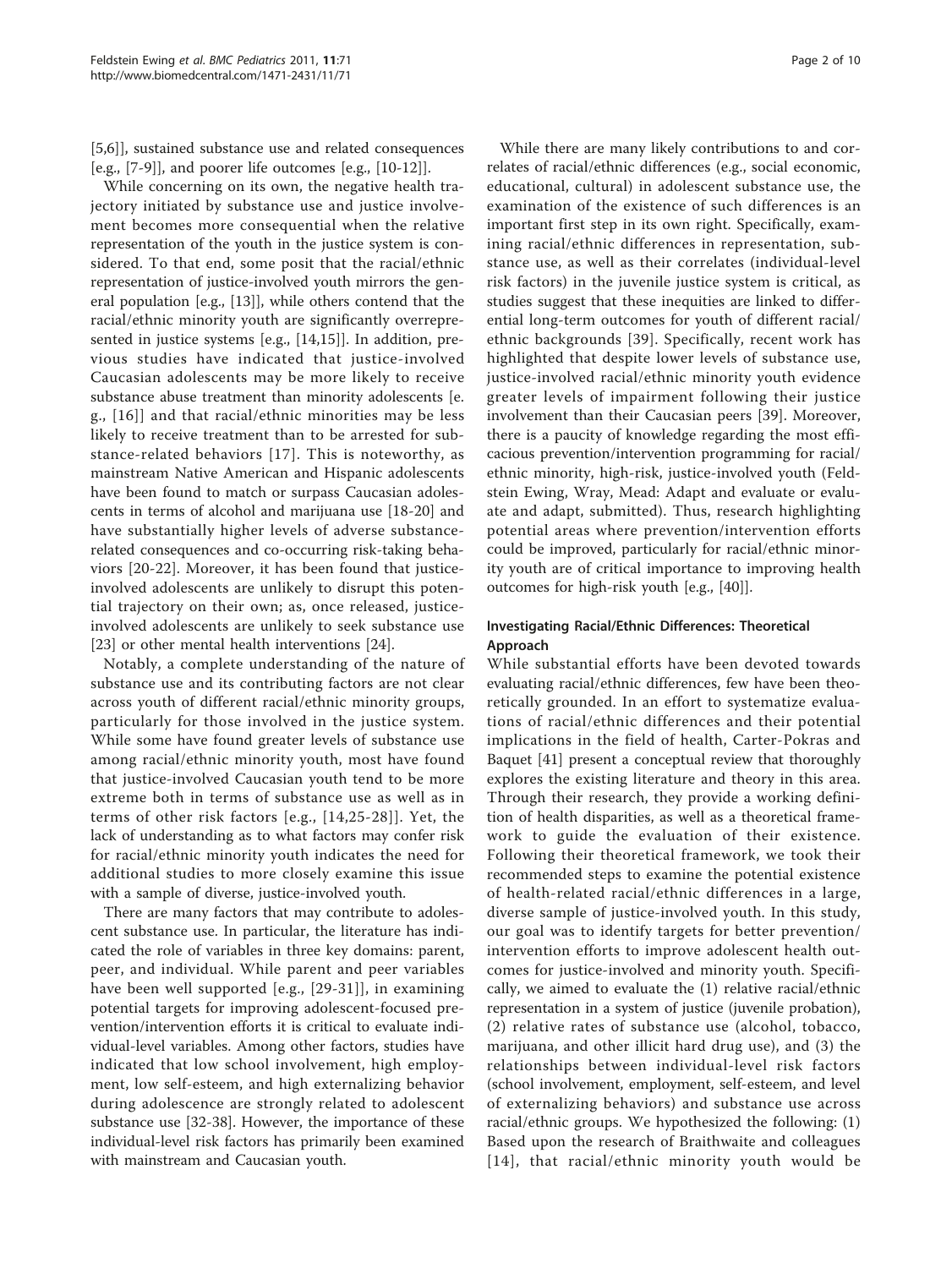comparatively over-represented in the juvenile justice system. (2) Based upon prior studies examining potential racial/ethnic differences in justice-involved youth [e.g., [[14,25,26\]](#page-8-0)], we posited that there would be racial/ethnic differences in terms of substance use rates (i.e., greater use among Caucasian youth compared with racial/ethnic minority youth). Finally, (3) as the phenomena of substance use may be less understood for racial/ethnic minority compared with mainstream Caucasian youth, we proposed that a set of individual-level risk factors would be more effective for predicting substance use for Caucasian versus racial/ethnic minority youth.

This study offered a timely opportunity to examine contributing factors to racial/ethnic differences in adolescent substance use with a high-risk sample (justiceinvolved youth). While there is precedent establishing the existence of racial/ethnic differences among justiceinvolved youth, the factors that underlie those differences are significantly less well understood. From a clinical standpoint, evaluating the reasons why differences in substance use might exist (through investigating potential risk factors), provides a firm avenue to guide future prevention and intervention efforts for this diverse, and often underserved, group of high-risk youth. Ultimately, research deconstructing differences on contributing factors is necessary in order to interrupt the pattern of negative, long-term health sequelae for justice-involved youth [\[39\]](#page-9-0).

## Methods

## Participants and Procedures

Data were collected as part of a larger, longitudinal study (PI: ADB). The goal of this study was to obtain a convenience sample of ethnically-diverse adolescents on probation in order to explore issues of risk behavior and its correlates in depth among high-risk youth. Sample size determination based on power calculations was conducted for the larger longitudinal study for which latent growth modeling analyses are eventually planned, and thus our original target for recruitment was 800 young people, of whom we were able to recruit 714. In addition to the recruited youth, an additional 387 youth indicated initial interest in the study, but did not participate for several reasons. Specifically, 18.9% of youth were ineligible due to age, 3.4% entered detention or treatment after providing assent rendering them inaccessible for participation, 28.4% did not provide effective parent contact information (preventing the securing of parental consent), and consistent with other high risk youth studies (Montanaro, Ewell, Bryan, Feldstein Ewing: Challenges associated with longitudinal research with adolescents: A two- sample perspective, submitted), 49.4% lost interest or repeatedly no-showed. This analysis focused on data from the baseline assessment.

The sampling frame was purposefully selected to yield the largest and most diverse justice-involved sample possible from the state of Colorado. Adolescents (aged 14-18) were recruited from two juvenile probation offices in the Denver Metropolitan area (Denver Main and Adams County). As the goal was to recruit a large, ethnically-diverse sample, these two offices were selected because they were the most ethnically-diverse and the most populous in the state. Because Denver Main is much larger than Adams in terms of their caseload, the majority of participants (77%) were from Denver Main. Youth in this study were on probation for a variety of reasons, ranging from legal infractions not warranting detainment to recently finishing a detention sentence and transitioning back to non-detained status. Adolescents received probation for a range of offenses, varying from mild (15.4% of sample; i.e., curfew violation, truancy, possession of drugs, graffiti, and joyriding), to moderate (49.1% of sample; i.e., theft, auto theft, burglary, harassment, and selling drugs), to severe (35.5% of sample; i.e., arson, carrying a weapon, sexual offense, child abuse, assault, and criminal trespassing). Of the 714 probation-involved adolescents recruited, 41% selfidentified as Hispanic ( $n = 292$ ), 24% as African American (*n* = 170), 15% as Caucasian (*n* = 108), and 11% as American Indian/Alaska Native (AIAN;  $n = 81$ ), and the remaining 9% of adolescents fell into the categories of Asian American/Native Hawaiian and bi-/multi-racial. To conduct meaningful analyses, we limited the analyses to the four racial/ethnic groups for which we had the best representation (e.g., Hispanic, African American, Caucasian, and AIAN), which subsequently reduced the sample from 714 to 651. All statistics apply to these 651 adolescents. The average age was 15.7 ( $sd = 1.05$ ) and 66% were male. Notably, the racial/ethnic representation of this sample was consonant with other studies recruited from juvenile probation offices in Denver, Colorado [e.g., [\[42](#page-9-0)]].

Research assistants were present in the waiting rooms of juvenile probation offices in the participating metropolitan area. They were seated next to a sign advertising the opportunity to participate in a longitudinal research study. Youth waiting for their appointments in the lobby were approached by research staff and asked if they would like more information about the study; if so, this information was given to them. At that time, adolescents were evaluated for inclusion (criteria included age 14-17 years, currently on probation, fluency in English, and cognitively capable of understanding the assent form as assessed by the research assistant). However, consistent with the delineated IRB protocols for vulnerable samples (e.g., youth, justice-involved samples), our IRB-approved procedures precluded any formal data collection prior to the collection of documented parent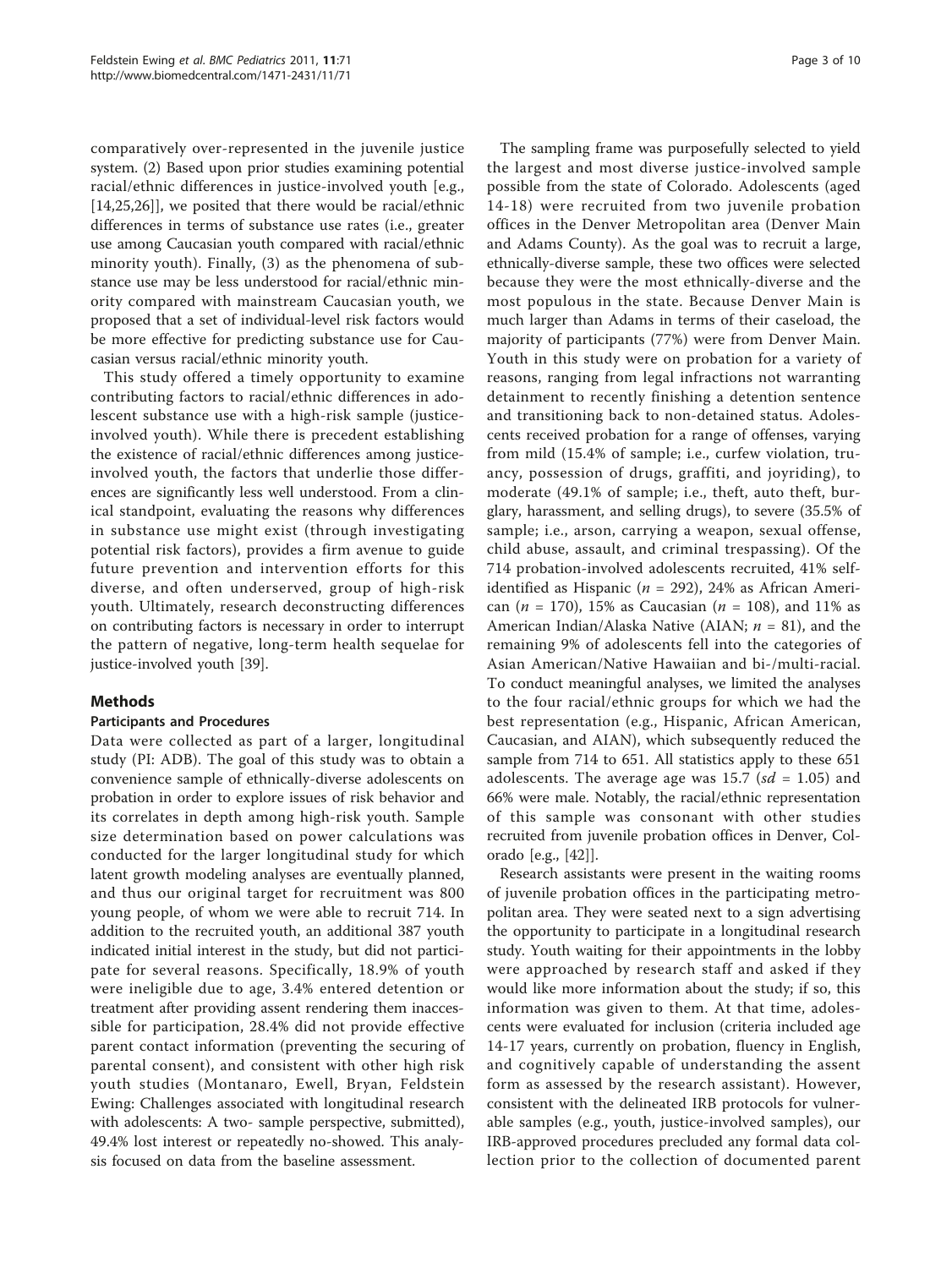consent. Probation or juvenile justice staff had no involvement in recruitment. Adolescents signed an informed assent form and gave parent/guardian contact information to the research staff member. According to IRBapproved procedures, the parent/guardian was then called via telephone, was made aware that the phone call was being taped, and was then read the complete informed consent document. The parent/guardian was encouraged to ask any questions regarding the study, and their verbal consent was then given. All tapes were logged and kept to verify consent. All procedures were approved by the Institutional Review Board at the University of Colorado at Boulder. A federal Certificate of Confidentiality was obtained due to the age of the subjects and the sensitivity of the data. Participants were compensated \$20 for the one-hour baseline survey.

#### Measures

All assessments utilized ACASI (Audio-Computer-Assisted Self-Interview) technology on individual laptop computers. ACASI has proven to be a reliable way to obtain survey data assessing risk behaviors [[43\]](#page-9-0). ACASI technology allows for survey questions to be displayed on a computer screen and for questions to be digitally recorded, allowing respondents to hear spoken questions over headphones while they read the question on the computer screen. One of the main benefits of using ACASI technology is that it has been shown to increase levels of self-reporting, especially with regard to highrisk behaviors [[44-46](#page-9-0)]. Several research groups have found that for high-risk adolescents both literacy and the ability to negotiate even very simple skip patterns are problematic [\[42](#page-9-0),[47\]](#page-9-0). ACASI technology is uniquely accessible to those who have low levels of literacy. ACASI technology further eliminates errors of contingent questioning, as skip patterns are automatically initiated based on a respondent's answers. Finally, although no juvenile justice staff were present in the private office where the participant completed the ACASI survey, a trained research assistant was with the participant at all times to answer questions.

Using ACASI technology, adolescents were asked to complete the following instruments. Following Robbins and Bryan [[48\]](#page-9-0), we assessed alcohol use using a subset of questions from the RAPI [\[49\]](#page-9-0), which were standardized and averaged to form an alcohol quantity and frequency index ( $\alpha$  = .73). Specifically, the instructions defined one alcoholic drink as "one beer, one glass of wine, or one serving of hard liquor either by itself or in a mixed drink," and items asked, "In the last 6 months, (1) How often did you consume at least one alcoholic drink?" (answered on a 9-point scale ranging from "never" to "every day"), (2) "How many drinks did you usually have at one time?" (answered on a 10-point scale ranging from "none" to "more than 20 drinks"), and (3) "When you drank alcohol how often did you get drunk?" (answered on a 5-point scale ranging from "never" to "always"). Similarly, like LaChance and colleagues [[50](#page-9-0)], past six-month quantity and frequency of other substance use were assessed with single items (see Table [1](#page-4-0) for items and response options). Due to the low base rate of hard drug use, as done in Robbins and Bryan [[48\]](#page-9-0), we formed a composite measure where use of each drug other than tobacco, alcohol, and marijuana was coded "1" and answers were summed across the hard drugs assessed (crack/cocaine, LSD, mushrooms, ecstasy, GHB, ketamine, methamphetamine, and heroin), resulting in a measure ranging from 0 (none used) to 8 (all hard drugs used). In addition, age of first use for tobacco and marijuana was queried (response options = ages 0 to 18).

In terms of individual-level risk factors (see Table [1](#page-4-0)), to assess school involvement and current employment, adolescents were asked whether they were currently enrolled in school and currently working, with a yes/no response option for each. Self-esteem was measured with an 8-item version of Rosenberg's [[51\]](#page-9-0) Self-esteem Scale [e.g., [[52\]](#page-9-0)]. Externalizing behavior was measured with the Youth Self-Report [CBCL YSR; 53], which has well established reliability and validity. These measures evidenced acceptable reliability in this study (Self-esteem  $\alpha$  = .75; Externalizing behavior  $\alpha$  = .88) and were normally distributed based on skew and kurtosis near zero for both scales.

## Analysis Plan

To evaluate Hypothesis 1 (i.e., that racial/ethnic minority youth would be comparatively over-represented in the juvenile justice system), we compared the racial/ethnic demographics of the relevant metropolitan area to the representation in this probation sample. To evaluate Hypothesis 2 (that justice-involved Caucasian youth would have greater rates of substance use than ethnic minority youth), we explored differences in this sample's substance use across racial/ethnic groups using ANOVA for continuous measures and  $\chi^2$  tests for categorical measures. To evaluate Hypothesis 3 (that individual-level risk factors would be more effective for predicting substance use for Caucasian versus racial/ethnic minority youth), we examined the differences in individual-level risk factor by racial/ethnic group using ANOVA for continuous measures and  $\chi^2$  tests for categorical measures. Then, we tested whether the relationship of risk factors to substance use was consistent across racial/ethnic groups. Varying degrees of freedom across analyses reflect adolescents who did not report use of a particular substance, sporadic missing data on particular questions due to participants opting out of answering an item, or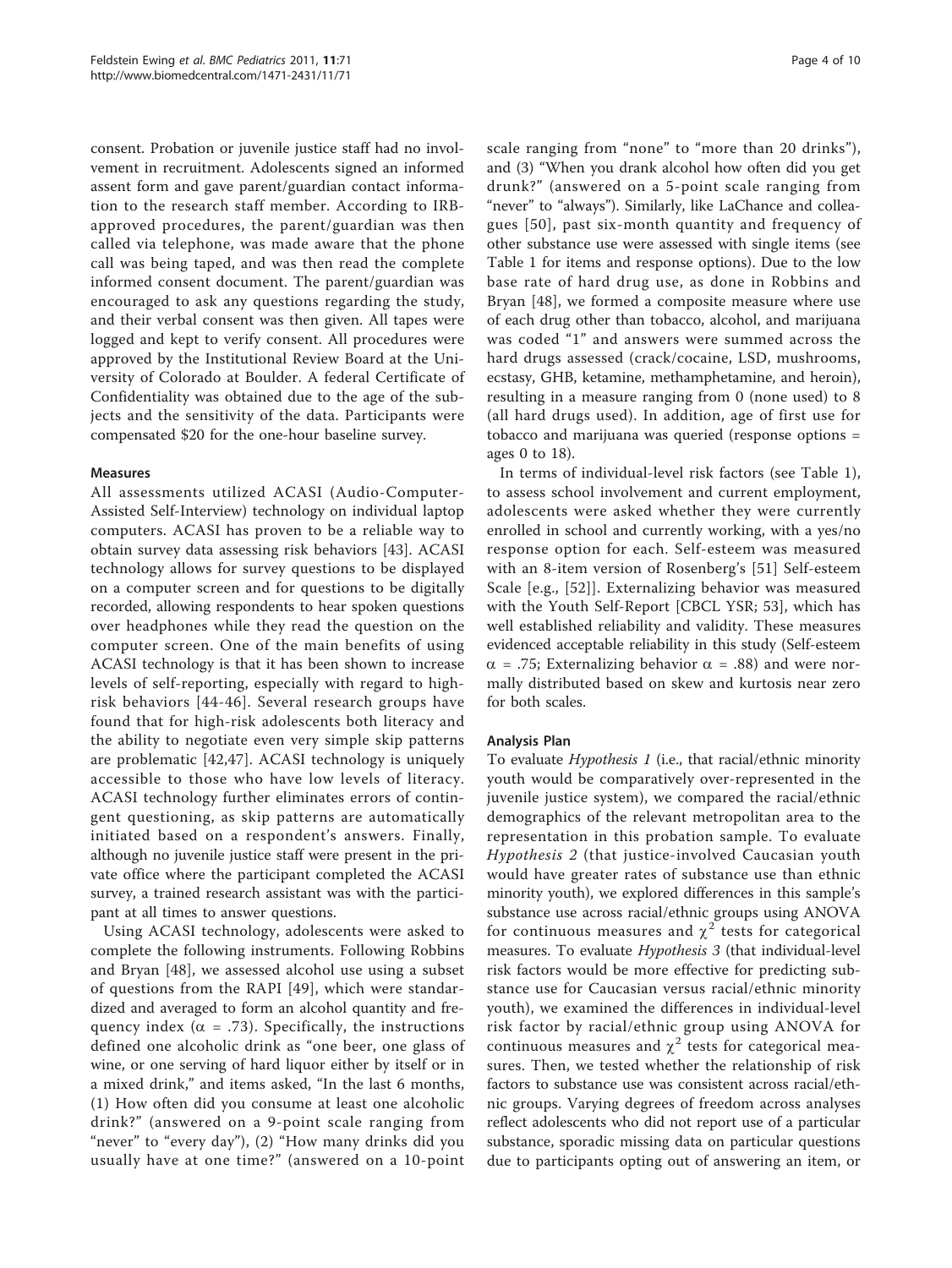|                                                  | <b>Hispanic</b>             | Caucasian                    | African-<br>American      | American Indian/Alaska<br><b>Native</b> | <b>Test for Difference</b>                |
|--------------------------------------------------|-----------------------------|------------------------------|---------------------------|-----------------------------------------|-------------------------------------------|
| Alcohol Quantity and Frequency (Abbrev.<br>RAPI) | $.20_{\rm a}$ (.77)         | $.34_{\rm a}$ (.78)          | $-0.07b$ (.81)            | $.19_{ab}$ (.69)                        | $F(3,430) = 4.19, p < .01$                |
| Tobacco                                          |                             |                              |                           |                                         |                                           |
| Age at first use                                 | $13.00_a$<br>(2.38)         | 12.15 <sub>b</sub><br>(2.79) | $13.21_{\text{a}}$ (2.57) | $12.68ab$ (2.11)                        | $F(3,418) = 3.21, p < .05$                |
| Number of cigarettes per day*                    | $3.89_a(2.33)$              | $5.11b$ (2.31)               | $4.16_{\rm a}$ (2.33)     | $4.58_{ab}$ (2.59)                      | $F(3,426) = 6.00, p < .001$               |
| Marijuana                                        |                             |                              |                           |                                         |                                           |
| Age at first use                                 | $11.39_a$<br>(2.44)         | $11.49_{\rm ab}$<br>(2.37)   | $12.23h$ (2.19)           | 11.69 <sub>ab</sub> (2.27)              | $F(3,548) = 3.93, p < .01$                |
| Frequency of marijuana use**                     | 5.79(2.66)                  | 6.23(2.71)                   | 5.69(2.77)                | 5.54(2.93)                              | $F(3,388) = .85, p = .47$                 |
| Hard Drug Composite                              |                             |                              |                           |                                         |                                           |
| Number of hard drugs used                        | $.61_{\text{a}}(1.26)$      | $1.05b$ (1.49)               | .20 <sub>c</sub> (.58)    | $69_{ab}$ (1.38)                        | $F(3,633) = 11.31, p < .001$              |
| In School (% yes)                                | 79.3% a                     | $72.2\%$ h                   | $92.4\%$                  | $76.5\%$ b                              | $\chi^2(3, n = 649) = 21.38, p <$<br>.001 |
| Working (% yes)                                  | 20.9%                       | 20.4%                        | 18.8%                     | 22.0%                                   | $\chi^2(3, n = 651) = .46, p = .93$       |
| Self esteem                                      | 3.32 <sub>ab</sub><br>(.50) | 3.24 b $(.56)$               | $3.43_{a}$ (.45)          | 3.32 ab $(.50)$                         | $F(3,647) = 3.62$ , $p = .01$             |
| Reliability by group $(\alpha)$                  | .72                         | .83                          | .71                       | .79                                     |                                           |
| Externalizing behavior                           | 1.59 $_2$ (.29)             | 1.72 b $(.29)$               | $1.60_a$ (.31)            | 1.75 $_b$ (.31)                         | $F(3,647) = 9.85$ , p < .001              |
| Reliability by group $(\alpha)$                  | .88                         | .87                          | .88                       | .88                                     |                                           |

<span id="page-4-0"></span>Table 1 Relative Rates of Past Six-Month Substance Use and Individual-Level Risk Factors

Note: Means not sharing the same subscript are significantly different at  $p < .05$  controlling for experimentwise error rate. All standard deviations are represented in parentheses ( ) underneath the respective mean value.

 $*1-10$  scale where  $1 =$  none,  $2 = 1$  cigarette,  $3 = 2-3$  cigarettes,  $4 = 4-6$  cigarettes,  $5 = 7-9$  cigarettes,  $6 = 10-12$  cigarettes,  $7 = 13-15$  cigarettes,  $8 = 16-18$ cigarettes, 9-19-20 cigarettes,  $10 =$  more than 20 cigarettes

\*\*1-8 scale where 1 = occasionally, 2 = once a month, 3 = 2-3 times a month, 4 = 4-5 times a month, 5 = once a week, 6 = 2-3 times a week, 7 = 4-5 times a week,  $8 =$  every day

to a question being added after study initiation. We analyzed all available data for each particular analysis. All reported tests utilize two-tailed alpha and all posthoc tests following a significant overall effect are corrected for alpha inflation using the Bonferonni method since we did not have strong hypotheses regarding the direction of these effects.

## Results

#### Relative Representation in a System of Justice

According to the U. S. Census [[54\]](#page-9-0), the participating metropolitan area has the following demographic distribution: 20% Hispanic, 4% African American, 71% Caucasian, and 1% AIAN. In contrast, the self-identified racial/ethnic distribution of this juvenile probation sample was: 41% Hispanic, 24% African American, 15% Caucasian, and 11% AIAN.

## Relative Rates of Current (Past Six-Month) Substance Use

Similar to previous studies [e.g., [[14](#page-8-0),[55,56\]](#page-9-0)], the most common substances used by this sample were alcohol, marijuana, and tobacco (approximately 70% each). For alcohol, adolescents reported drinking on average approximately once per month; 31% did not drink at all and 21% drank at least weekly. Those who drank

consumed an average of 4-6 drinks per occasion. When asked how often they got drunk, 42% of those who drank said they "almost always" or "always" got drunk. Of the 430 cigarette smokers, the average number of cigarettes smoked per day was 4-6. Marijuana users (n = 391) reported using marijuana an average of 2-3 times per week, and 48% of marijuana users reported smoking every day. Only 29% of the sample reported hard drug use; the most frequently used hard drugs included ecstasy (18%), mushrooms (15%), and crack-cocaine (12%). Ethnic/racial differences emerged on all substance use categories except frequency of marijuana use (see Table 1).

In terms of racial/ethnic differences in substance use, African American adolescents had the lowest alcohol use, which was significantly lower than Caucasian youth. For frequency of alcohol use and frequency of getting drunk, AIAN adolescents did not differ from other groups; they fell between African American and Caucasian youth. Of the 433 cigarette smokers, the average number of cigarettes smoked per day was 4-6. Caucasian youth were younger at age of first cigarette than Hispanic and African American youth. Again, AIAN youth's age at first use fell between Caucasians versus Hispanic and African American youth. Caucasian adolescents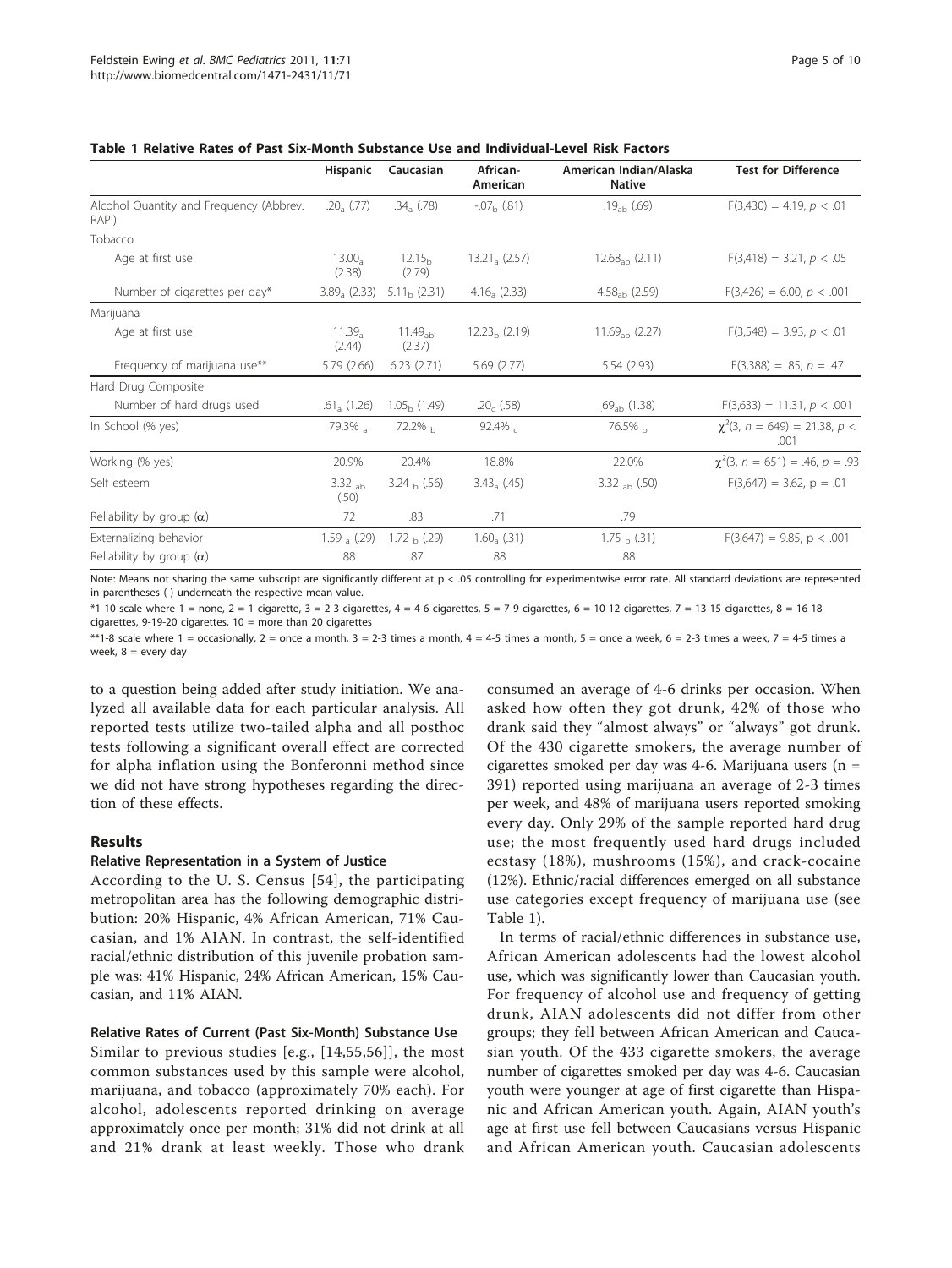smoked significantly more cigarettes than Hispanic youth. Marijuana users (n = 392) reported using marijuana an average of 2-3 times per week and no differences in frequency emerged. However, Caucasian youth were significantly younger at first marijuana use than African American youth. In terms of hard drug use, African American youth used far fewer, while Caucasian youth used significantly more hard drugs than any other ethnic group. Hispanic and AIAN adolescents did not differ in the number of hard drugs they had used.

#### Relative Rates of Individual-Level Risk Factors

There were no significant differences by racial/ethnic group in terms of percent employed. There were significant group differences in school enrollment, self-esteem, and externalizing behavior (see Table [1](#page-4-0)). In terms of racial/ethnic differences, African American youth were significantly more likely than all other groups to be enrolled in school, and Hispanic youth were more likely to be in school than Caucasian or AIAN youth, who did not differ. Further, African Americans and Hispanic youth had the highest self-esteem and the lowest externalizing scores; Caucasian and AIAN adolescents had lower self-esteem and higher externalizing scores, but did not differ.

## Relationships between Individual-Level Risk Factors and Current Substance Use by Racial/Ethnic Group

Table 2 contains the correlations between risk factors and substance use. School enrollment was associated with significantly less alcohol and hard drug use. Higher self-esteem was associated with lower frequency of hard drug use. Higher externalizing behavior was associated with greater quantity and frequency of alcohol, marijuana, cigarettes, and hard drug use.

Our final analysis examined interactions between individual-level risk factors and racial/ethnic group. As described in the Analysis Plan, we used analytic techniques based upon the distribution of each outcome variable. Because of the number of tests, critical alpha was adjusted to .01. We did not use Bonferonni due to the stringency of that correction [see 57], as these were exploratory analyses meant to generate questions for further research. One significant interaction emerged. Because our hard drug use variable was right-skewed,

we utilized generalized estimating equations in SAS (PROC GENMOD procedure) allowing for the specification of a Poisson-distributed outcome. To test the interaction, we followed outlined procedures [\[58](#page-9-0)] for testing categorical by continuous interactions. First, externalizing behavior was centered so that the mean was zero. Then, dummy codes were created for each non-Caucasian race/ethnic group utilizing Caucasians as the reference. The centered externalizing behavior variable was multiplied by each of the three dummy codes so a total of three terms were added to the equation. In this analysis, the externalizing behavior  $\times$  African American interaction effect was significant (est.= -1.60, 95% confidence limits [-2.8711 to -0.3278],  $p = .01$ ). Specifically, the effect of externalizing behavior on hard drug use differed for African American versus Caucasian youth. The Spearman correlations between externalizing behavior and hard drug use for the four groups were: Hispanic -  $\rho = 0.31, p < .001$ ; Caucasian -  $\rho = 0.41, p < .001$ ; African American -  $\rho = 0.15$ , *ns*; and AIAN -  $\rho = 0.33$ ,  $p <$ .01. The relationship between externalizing behavior and hard drug use was strong and significant among Caucasian adolescents, and this did not differ for Hispanic and AIAN adolescents. However, there was no association between externalizing behavior and hard drug use for African American youth.

## **Discussion**

Following the theory-based approach of Carter-Pokras and Baquet [\[38](#page-9-0)] guiding the evaluation and deconstruction of racial/ethnic differences in the field of health, this preliminary study sought to evaluate the existence of racial/ethnic differences among justice-involved youth by examining the recommended three contributing factors: (1) relative representation in a system of justice (juvenile probation), (2) relative rates of substance use (alcohol, tobacco, marijuana, and other illicit hard drug use), and (3) the relationships between a set of individual-level risk factors (school involvement, employment, self-esteem, and level of externalizing behaviors) and substance use across racial/ethnic groups.

More specifically, in this study, we found support for Hypothesis 1, the over-representation of racial/ethnic minority youth in the juvenile justice system. In contrast to recent surveys [[13](#page-8-0)], this sample contained a

Table 2 Relationships between Individual-Level Risk Factors and Past Six-Month Substance Use

|                           | Alcohol quantity and<br>frequency | Number of cigarettes smoked per<br>day | Marijuana<br>frequency | Number of hard drugs<br>used |
|---------------------------|-----------------------------------|----------------------------------------|------------------------|------------------------------|
| Enrolled in school        | $-15***$                          | $-18***$                               | $-.05$                 | $-14***$                     |
| Self-esteem               | $-0.08$                           | $-07$                                  | $-.04$                 | $-14***$                     |
| Externalizing<br>behavior | $32***$                           | $.22***$                               | $14***$                | $.27***$                     |

 $*$ p < .05,  $*$  $*$ p < .01,  $**$  $p$  < .001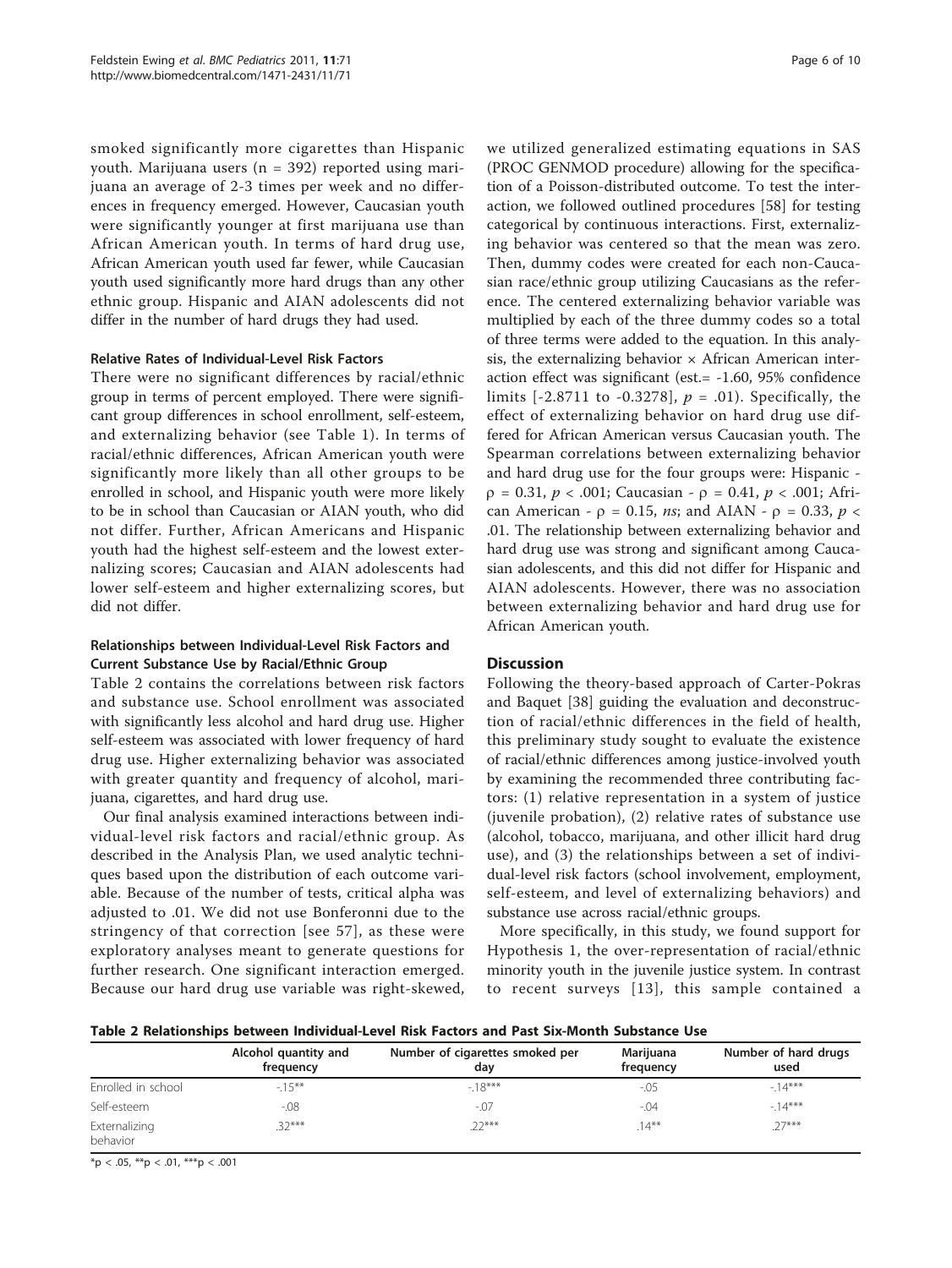disproportionate representation of racial/ethnic minority youth [[54](#page-9-0)]. Specifically, as compared to the participating metropolitan area, there were twice as many Hispanic youth, six times as many African American youth, ten times as many AIAN youth, and only one-fifth as many Caucasian youth as would be expected [[54\]](#page-9-0).

For Hypothesis 2 we posited that justice-involved Caucasian youth would evidence greater substance use rates than racial/ethnic minority youth. This hypothesis was supported, as Caucasian adolescents evidenced the greatest rates across almost all substance use categories. In contrast to the broader adolescent literature which found the greatest levels of use among AIAN and Hispanic youth [[18-20\]](#page-8-0), these findings are consistent with other literature sampling justice involved youth [e.g., [[14\]](#page-8-0)]. In terms of other racial/ethnic differences, African American adolescents demonstrated the lowest rates of use, and AIAN and Hispanic youth generally fell in between those two groups. Together, these data support that despite their respective underrepresentation in the justice system, justice-involved Caucasian adolescents may have much greater rates of substance use than adolescents of other racial/ethnic groups [e.g., [\[25](#page-8-0)-[28](#page-8-0)]].

In terms of Hypothesis 3, as the level of substance use in this sample was significant enough to potentially influence these youths' later health outcomes [[1](#page-8-0)], we examined individual-level risk factors that could predict substance use. Specifically, we evaluated whether these risk factors were more effective in predicting substance use for Caucasian versus racial/ethnic minority youth. Consistent with prior studies that have found that Caucasian youth may be more severe in terms of psychopathology [e.g., [[59](#page-9-0)]], we found that comparatively, Caucasian youth evidenced the greatest risk. In addition, African American youth evidenced the lowest risk, and AIAN and Hispanic youth fell between Caucasian and African-American youth. Specifically, Caucasian youth had higher externalizing behavior scores than African American or Hispanic youth, as well as significantly lower levels of self-esteem than African American youth. Contrary to predictions, a racial/ethnic group by risk factor finding emerged for only one risk factor and one substance use category; externalizing behavior was a significant correlate of hard drug use for Caucasian youth, but showed no relationship to hard drug use for African American youth. These data indicate that, with respect to Hypothesis 3, that the frequently employed individual-level risk factors were less useful in flagging potential points of concern for the high risk youth of this sample, particularly for African American youth.

While not predicted, the most profound differences emerged between African American and Caucasian youth. One potential explanation for this difference is that more protective factors may exist in our society to

prevent Caucasian youth's justice involvement. For example, while not explicitly examined in this study, studies have suggested that high-risk and substanceabusing Caucasian youth may be "referred" to hospitals, medical care, and treatment, whereas African American and other racial/ethnic minority youth are alternatively "referred" to justice settings [[60\]](#page-9-0). Additionally, as found with other studies, African American youth in this sample had the lowest level of overall substance use [e.g., [[61\]](#page-9-0)], but were disproportionately represented in this sample. These findings indicate the need for better prevention of justice involvement, as well as better indicators of what might be points of risk (e.g., measurements of potential individual-level risk factors) for African American youth.

Together, these data indicate support for two of the three points of evaluation recommended by Carter-Pokras and Baquet [\[38\]](#page-9-0). To that end, these findings support the existence of racial/ethnic differences in the relative representation and patterns of substance use of justiceinvolved adolescents. Additionally, these data suggest that the current empirically-supported avenues to identify youth who might be at-risk for abusing substances (e.g., measurements of individual level risk factors) may be less effective for indicating the need for intervention among justice-involved youth, and particularly among racial/ethnic minority youth within this context. This is highly relevant, as racial/ethnic minority youth have been found to evidence greater functional impairment in the years following justice involvement [[39\]](#page-9-0). Together, these data indicate the importance of continuing to identify and evaluate risk factors for justice-involved and racial/ethnic minority youth, as well as the need to adapt and/or create measurement approaches to effectively evaluate these constructs among justice-involved minority youth. Finally, consonant with the theoretical approach of Carter-Pokras and Baquet [[38\]](#page-9-0), an important next step to follow this preliminary study is to evaluate whether or not the observed racial/ethnic differences are avoidable and unfair; this is key to determining the existence of inequity.

In terms of clinical implications, to effectively address the diverse health needs of youth entering the justice system, these findings highlight the need for timely, developmentally-, and culturally-appropriate substance abuse interventions to all youth entering the justice system [e.g., [\[16](#page-8-0)]]. One brief intervention which has shown promise in high-risk youth and cross-cultural applications is motivational interviewing [e.g., [[62\]](#page-9-0)]. Similarly, as the picture of health needs that these youth may face may be more complex than what might be addressable within the justice system, these data also suggest that comprehensive, multi-level services, such as the Wraparound work pioneered by Karl Dennis [e.g., [[63](#page-9-0)]],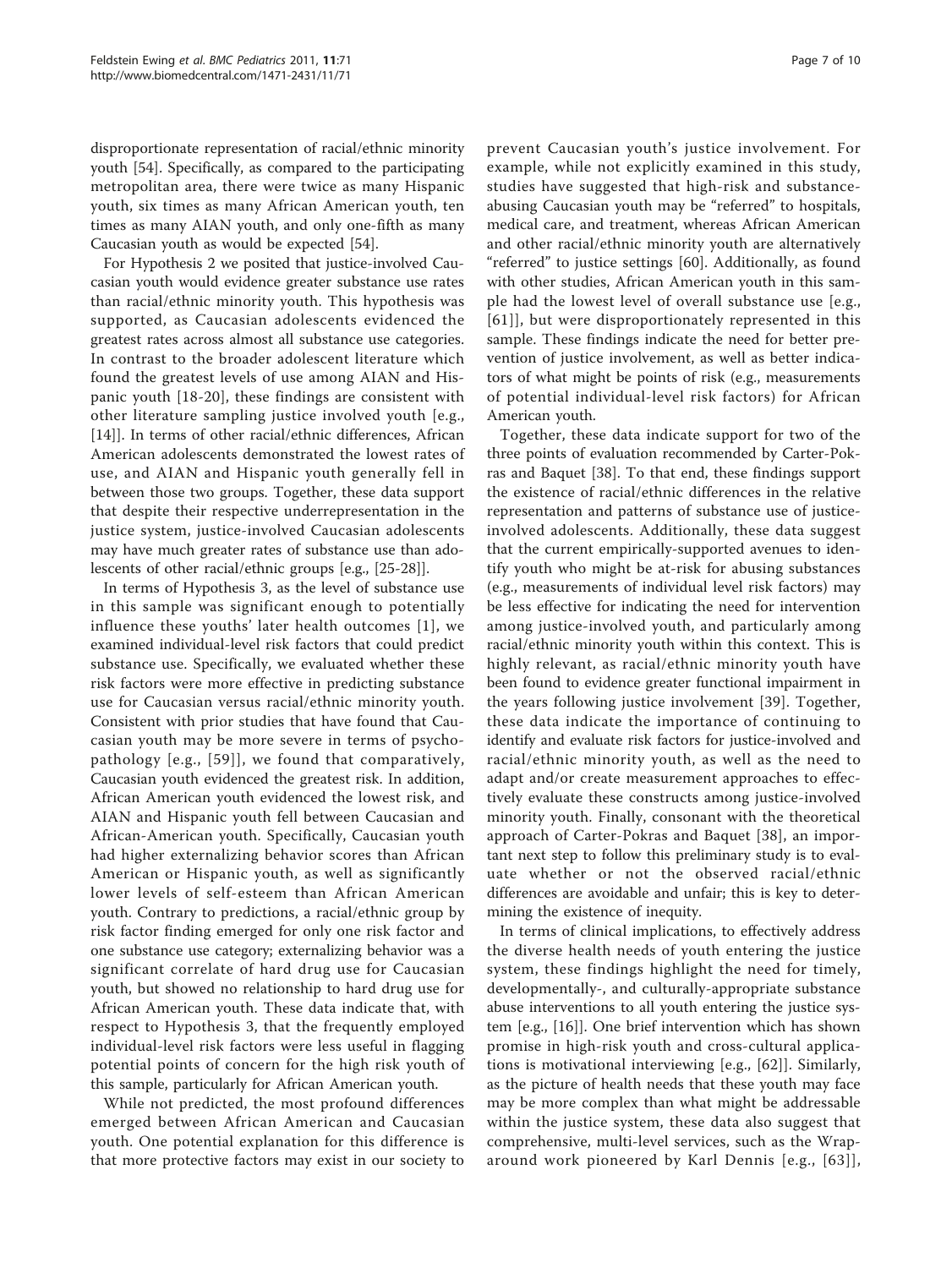might be uniquely able to address the differing, but equally important needs of these high-risk youth. Finally, in terms of potential avenues for prevention, these data highlight the importance of determining where differences (and potential inequities) may begin in order to guide more effective prevention programming for these high-need youth. Specifically, if there are indeed differences in the relative rates of referral [\[60](#page-9-0)], it will be important to determine the level at which the differential referral may be taking place (e.g., community mental health providers, social service agencies, schools, local law enforcement agencies), to guide public policy and educational programming changes. Furthermore, while many research groups (including our own) are actively evaluating health risk trajectories and outcomes among high-risk youth (Bryan, Schmiege, Magnan: Marijuana use and risky sexual behavior among high risk adolescents: Trajectories, risk factors, and event-level relationships, submitted; Feldstein Ewing, Schmiege, Bryan: Continued detention involvement and adolescent marijuana use trajectories, submitted), greater attention needs to be paid to the front end of this continuum. In particular, research needs to continue to explicitly evaluate contributing factors and patterns of substance use with high-risk racial/ethnic minority youth to identify places to most effectively target prevention and intervention approaches. This important work will help highlight how to tailor and implement prevention approaches with high-risk youth in order to improve youth's long-term health outcomes [[64](#page-9-0)].

## Conclusions

This study employed the theory-based approach of Carter-Pokras and Baquet [[38\]](#page-9-0) to evaluate the existence of racial/ethnic differences in adolescent health among justice-involved youth by examining three contributing factors. Confirming the first hypothesis, this study revealed a disproportionate representation of racial/ethnic minority youth within this justice sample [[54](#page-9-0)]. Specifically, as compared to the participating metropolitan area, there were twice as many Hispanic youth, six times as many African American youth, ten times as many AIAN youth, and only one-fifth as many Caucasian youth as would be expected [[54](#page-9-0)]. Second, in examining the relative rates of substance use (alcohol, tobacco, marijuana, and other illicit hard drug use), this study found significant differences between racial/ethnic groups, with the greatest rates of use among Caucasian youth, the lowest rates of use among African American adolescents, and with AIAN and Hispanic youth in the middle. Third, this study examined the relationship between individuallevel risk factors (school involvement, employment, selfesteem, and level of externalizing behaviors) and substance use across racial/ethnic groups. Similar to the

rates of substance use, Caucasian youth evidenced the greatest risk and African American youth demonstrated the lowest risk, with AIAN and Hispanic youth in between. Contrary to predictions, a racial/ethnic group by risk factor finding emerged for only one risk factor and one substance use category; externalizing behavior was the best predictor of hard drug use for Caucasian youth. In sum, this research supports the utility of employing a theory-based framework to examine racial/ ethnic differences and their potential implications, and highlights the importance of future research to more closely scrutinize potential individual-level risk factors among racial/ethnic minority youth and to determine measurement approaches to effectively evaluate these potential risk factors for minority youth. Additionally, this study highlights the continued importance of examining racial/ethnic differences in justice populations, as there are likely to be differing health needs and effective avenues for intervention by racial/ethnic group for justice-involved youth.

#### Limitations and Future Directions

The strengths of this study include the theory-based approach, large sample size, the significant representation of multiple racial/ethnic groups to support the cross-groups analysis, the comprehensive evaluation of substance use and identified risk factors, and the focus on the health issues of justice-involved youth. However, the findings of this study should be interpreted in light of the following limitations. To address the study questions, this study employed a convenience sample, resulting in the attendant limitations in terms of generalizability; future replication with a larger, nationally representative sample of adolescents involved with the juvenile justice system will be critical to following up with and further exploring the questions posed in our research. This was a cross-sectional study; future work should examine substance use progressions in a longitudinal design in order to strengthen our ability to draw causal conclusions regarding risk factors for progression of substance use. Additionally, consistent with the delineated IRB protocols for vulnerable samples (e. g., youth, justice-involved samples), our IRB-approved procedures precluded data collection on youth prior to the collection of documented youth assent and parent consent. Therefore, we were unable compare exact characteristics of those who participated versus those who did not. Moreover, the selection of risk factors was limited to individual-level risk factors believed to influence potential racial/ethnic differences; future work should examine the comparative influence of salient parent and peer factors, as well as critical environmental and genetic factors [e.g., [\[65](#page-9-0)]]. Finally, although the sample was sizeable, the numbers of specific racial/ethnic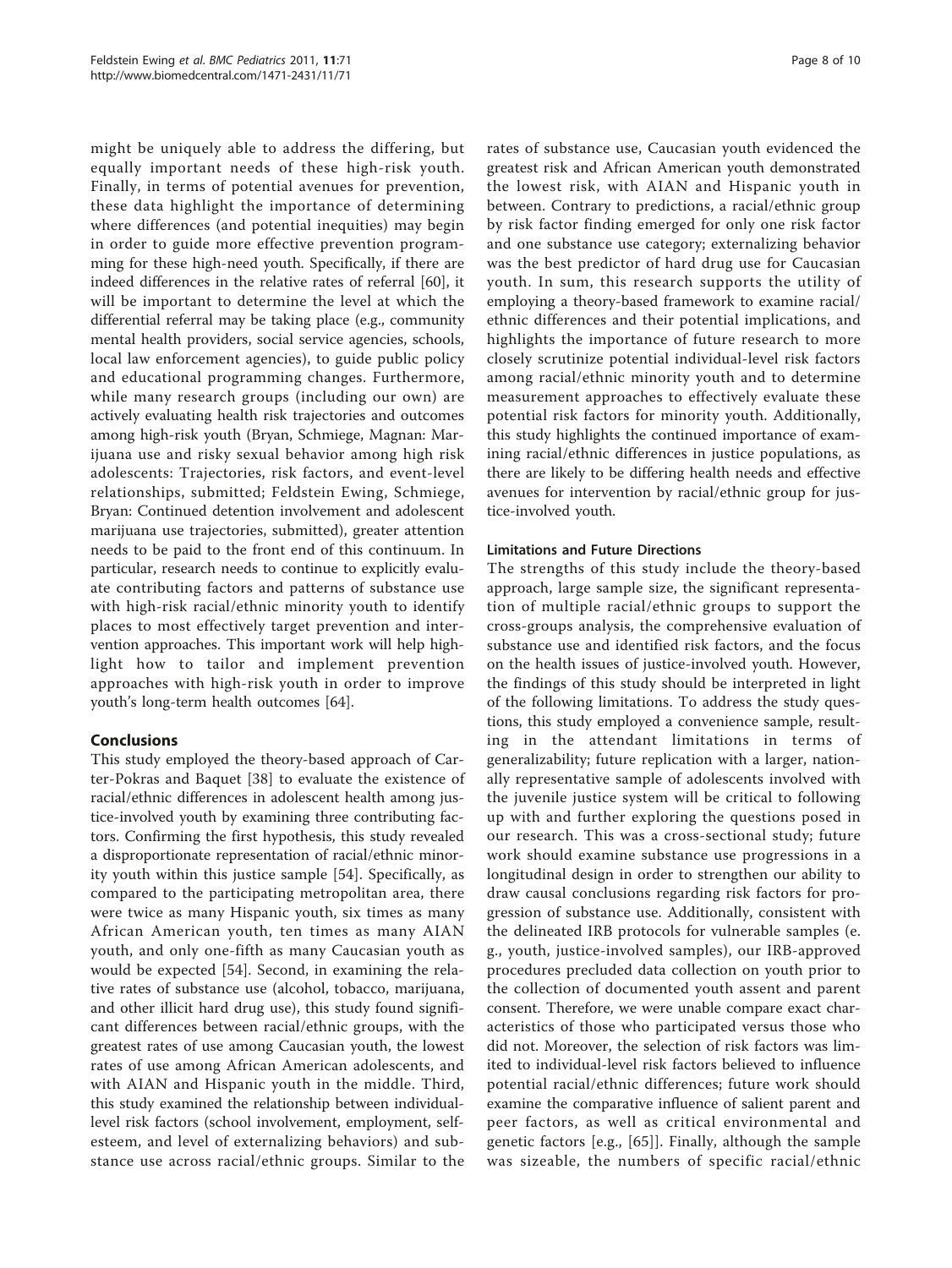<span id="page-8-0"></span>groups, particularly AIAN and African American individuals, was relatively small, perhaps limiting generalizability. Race and ethnicity were assessed in a mutually exclusive fashion, and this procedure differs from those currently employed in many large-scale surveys (e.g., the Census). Additionally, limited data were collected with respect to cultural factors that relate to race and ethnicity. Thus, important information relating to culture and substance use behaviors were not considered in the present analyses. Future studies are needed to address these limitations.

#### Acknowledgements

Funding for this study was provided by R01-DA019139-01 (PI: Bryan), R01- DA021672 (PI: Venner), and R01-AA017878-01A2 (PI: Feldstein Ewing). The authors would like to thank the youth who volunteered to participate in this study and the team who made this study possible: Michael Levin, Jake Lee, Angela Hendricks, Roger Pressman, Katy Seals, Lynette Smith, Sarah Taylor, Ben Veralrud, Miranda Dettmann, Kerry Trashel, Teni Davoudian, Kate Stoddard, Renea Nilsson, Alisha Wray, and Lindsay Chandler.

#### Author details

<sup>1</sup>The Mind Research Network, Pete & Nancy Domenici Hall, 1101 Yale NE, Albuquerque, NM, 87106, USA. <sup>2</sup>The University of New Mexico, Department of Psychology, 1 University of New Mexico, MSC03 2220, Albuquerque, NM 87131-1161, USA. <sup>3</sup>Center on Alcoholism, Substance Abuse and Addictions (CASAA), 2650 Yale SE, Albuquerque, NM, 87106, USA.

#### Author's information

SWFE is an Assistant Professor of Translational Neuroscience at the Mind Research Network (Albuquerque, NM, USA). AB is a Professor of Psychology at the University of New Mexico (Albuquerque, NM, USA). KLV is an Assistant Professor of Psychology at the University of New Mexico/Center for Alcohol and Substance Abuse Addictions (CASAA; Albuquerque, NM, USA). HKM is a postdoctoral fellow at the Mind Research Network (Albuquerque, NM, USA).

#### Competing interests

None of authors have financial or non-financial competing interests that would influence the interpretation of the data or presentation of the information provided in this report.

#### Received: 16 December 2010 Accepted: 16 August 2011 Published: 16 August 2011

#### References

- 1. CDC: [Youth Risk Behavior Surveillance United States, 2007.](http://www.ncbi.nlm.nih.gov/pubmed/21850700?dopt=Abstract) Morbidity & Mortality Weekly Report 2008, 57(SS-4):1-131.
- Teplin LA, Abram KM, McClelland GM, Dulcan MK, Mericle AA: [Psychiatric](http://www.ncbi.nlm.nih.gov/pubmed/12470130?dopt=Abstract) [disorders in youth in juvenile detention.](http://www.ncbi.nlm.nih.gov/pubmed/12470130?dopt=Abstract) Archives of General Psychiatry 2002, 59(12):1133-1143.
- Slade EP, Stuart EA, Salkever DS, Karakus M, Green KM, Ialongo N: [Impacts](http://www.ncbi.nlm.nih.gov/pubmed/18242006?dopt=Abstract) [of age of onset of substance use disorders on risk of adult incarceration](http://www.ncbi.nlm.nih.gov/pubmed/18242006?dopt=Abstract) [among disadvantaged urban youth: A propensity score matching](http://www.ncbi.nlm.nih.gov/pubmed/18242006?dopt=Abstract) [approach.](http://www.ncbi.nlm.nih.gov/pubmed/18242006?dopt=Abstract) Drug and Alcohol Dependence 2008, 95:1-13.
- 4. Stoolmiller M, Blechman EA: Substance use is a robust predictor of adolescent recidivism. Criminal Justice and Behavior 2005, 32(3):302-328.
- French DC, Dishion TJ: Predictors of early initiation of sexual intercourse among high-risk adolescents. Journal of Early Adolescence 2003, 23(3):295-315.
- 6. Chabrol H, Chauchard E, Girabet J: [Cannabis use and suicidal behaviors in](http://www.ncbi.nlm.nih.gov/pubmed/17537584?dopt=Abstract) [high-school students.](http://www.ncbi.nlm.nih.gov/pubmed/17537584?dopt=Abstract) Addictive Behaviors 2008, 33(1):152-155.
- 7. Swift W, Coffey C, Carlin J, Dengenhardt L, Patton G: [Adolescent cannabis](http://www.ncbi.nlm.nih.gov/pubmed/18855826?dopt=Abstract) [users at 24 years: Trajectories to regular weekly use and dependence in](http://www.ncbi.nlm.nih.gov/pubmed/18855826?dopt=Abstract) [young adulthood.](http://www.ncbi.nlm.nih.gov/pubmed/18855826?dopt=Abstract) Addiction 2008, 103(8):1361-1370.
- 8. Perkonigg A, Goodwin RD, Fielder A, Behrendt S, Beesdo K, Lieb R, Wittchen HU: The natural course of cannabis use, abuse and

dependence during the first decades of life. Addiction 2008, 103(3):434-439.

- 9. Lessov-Schlaggar C, Hops H, Brigham J, Suchanek Hudmon K, Andrews J, Tildesley E, McBride D, Jack L, Javitz H, Swan G: [Adolescent smoking](http://www.ncbi.nlm.nih.gov/pubmed/21850514?dopt=Abstract) [trajectories and nicotine dependence.](http://www.ncbi.nlm.nih.gov/pubmed/21850514?dopt=Abstract) Nicotine & Tobacco Research 2008, 10(2):341-351.
- 10. Fergusson D, Boden JM: [Cannabis use and later life outcomes.](http://www.ncbi.nlm.nih.gov/pubmed/18482420?dopt=Abstract) Addiction 2008, 103(6):969-976.
- 11. Staff J, Patrick M, Loken E, Maggs J: [Teenage alcohol use and eductational](http://www.ncbi.nlm.nih.gov/pubmed/18925343?dopt=Abstract) [attainment.](http://www.ncbi.nlm.nih.gov/pubmed/18925343?dopt=Abstract) Journal of Studies on Alcohol and Drugs 2008, 69(6):848-858.
- 12. Larm P, Hodgins S, Larsson A, Samuelson YM, Tengstrom A: [Long-term](http://www.ncbi.nlm.nih.gov/pubmed/18375076?dopt=Abstract) [outcomes of adolescents treated for substance misuse.](http://www.ncbi.nlm.nih.gov/pubmed/18375076?dopt=Abstract) Drug and Alcohol Dependence 2008, 96(1-2):79-89.
- 13. Snyder HN, Sickmund M: Juvenile Offenders and Victims: 2006 National Report. Washington, DC, US: Department of Justice, Office of Justice Programs, Office of Juvenile Justice and Delinquency Prevention; 2006.
- 14. Braithwaite RL, Conerly RC, Robillard AG, Woodring T, Stephens TT: Alcohol and other drug use among adolescent detainees. Journal of Substance Use 2003, 8(2):126-131.
- 15. OfficeofAppliedStudies: Results from the 2001 National Survey on Drug Use and Health: National findings (DHHS Publication No. SMA 03-3836, NHSDA Series H-22).Edited by: Administration SAaMHS. Rockville, Maryland: Substance Abuse and Mental Health Services Administration; 2003:.
- 16. Johnson TP, Cho YI, Fendrich M, Graf I, Kelly-Wilson L, Pickup L: [Treatment](http://www.ncbi.nlm.nih.gov/pubmed/15050089?dopt=Abstract) [need and utilization among youth entering the juvenile corrections](http://www.ncbi.nlm.nih.gov/pubmed/15050089?dopt=Abstract) [system.](http://www.ncbi.nlm.nih.gov/pubmed/15050089?dopt=Abstract) Journal of Substance Abuse Treatment 2004, 26:117-128.
- 17. Feldstein SW, Venner KL, May PA: American Indian/Alaska Native alcoholrelated incarceration and treatment. American Indian and Alaska Native Mental Health Research: The Journal of the National Center 2006, 13(3):1-22.
- 18. Plunkett M, Mitchell CM: Substance use rates among American Indian adolescents: Regional comparisons with Monitoring the Future high school seniors. Journal of Drug Issues 2000, 30(3):575-592.
- 19. Wallace JMJ, Bachman JG, O'Malley PM, Johnston LD, Schulenberg JE, Cooper SM: [Tobacco, alcohol, and illicit drug use: Racial and ethnic](http://www.ncbi.nlm.nih.gov/pubmed/12435829?dopt=Abstract) [differences among U. S. high school seniors, 1976-2000.](http://www.ncbi.nlm.nih.gov/pubmed/12435829?dopt=Abstract) Public Health Rep 2002, 117(Suppl 1):S67-S75.
- 20. CDC: [Youth Risk Behavior Surveillance](http://www.ncbi.nlm.nih.gov/pubmed/21850700?dopt=Abstract)-United States, 2005. Morbidity & Mortality Weekly Report 2006, 55(SS-5):1-108.
- 21. Walker S, Treno AJ, Grube JW, Light JM: Ethnic differences in driving after drinking and riding with drinking drivers among adolescents. Alcoholism: Clinical and Experimental Research 2003, 27(8):1299-1304.
- 22. Hellerstedt WL, Peterson-Hickey M, Rhodes KL, Garwick A: [Environmental,](http://www.ncbi.nlm.nih.gov/pubmed/17077401?dopt=Abstract) [social, and personal correlates of having ever had sexual intercourse](http://www.ncbi.nlm.nih.gov/pubmed/17077401?dopt=Abstract) [among American Indian youth.](http://www.ncbi.nlm.nih.gov/pubmed/17077401?dopt=Abstract) American Journal of Public Health 2006, 96(12):2228-2234.
- 23. Lennings CJ, Kenny DT, Nelson P: [Substance use and treatment seeking](http://www.ncbi.nlm.nih.gov/pubmed/17084797?dopt=Abstract) [in young offenders on community orders.](http://www.ncbi.nlm.nih.gov/pubmed/17084797?dopt=Abstract) Journal of Substance Abuse Treatment 2006, 31(4):425-432.
- 24. Garland AF, Lau AS, Yeh M, McCabe KM, Hough RL, Landsverk JA: [Racial](http://www.ncbi.nlm.nih.gov/pubmed/15994717?dopt=Abstract) [and ethnic differences in utilization of mental health services among](http://www.ncbi.nlm.nih.gov/pubmed/15994717?dopt=Abstract) [high-risk youths.](http://www.ncbi.nlm.nih.gov/pubmed/15994717?dopt=Abstract) American Journal of Psychiatry 2005, 162:1336-1343.
- 25. Romero EG, Teplin LA, McClelland GM, Abram KM, Welty LJ, Washburn JJ: [A](http://www.ncbi.nlm.nih.gov/pubmed/17473083?dopt=Abstract) [longitudinal study of the prevalence, development, and persistence of](http://www.ncbi.nlm.nih.gov/pubmed/17473083?dopt=Abstract) [HIV/sexually transmitted infection risk behaviors in delinquent youth:](http://www.ncbi.nlm.nih.gov/pubmed/17473083?dopt=Abstract) [Implications for health care in the community.](http://www.ncbi.nlm.nih.gov/pubmed/17473083?dopt=Abstract) Pediatrics 2007, 119(5): E1126-1141.
- 26. Vincent G, Grisso T, Terry A, Banks S: [Sex and race differences in mental](http://www.ncbi.nlm.nih.gov/pubmed/18216730?dopt=Abstract) [health symptoms in juvenile justice: The MAYSI-2 National meta](http://www.ncbi.nlm.nih.gov/pubmed/18216730?dopt=Abstract)[analysis.](http://www.ncbi.nlm.nih.gov/pubmed/18216730?dopt=Abstract) Journal of the American Academy of Child and Adolescent Psychiatry 2008, 47(3):282-290.
- 27. Howard MO, Jenson JM: [Inhalant use among antisocial youth: Prevalence](http://www.ncbi.nlm.nih.gov/pubmed/10189973?dopt=Abstract) [and correlates.](http://www.ncbi.nlm.nih.gov/pubmed/10189973?dopt=Abstract) Addictive Behaviors 1999, 24(1):59-74.
- 28. Howard MO, Balster RL, Cottler LB, Wu L-T, Vaughn MG: [Inhalant](http://www.ncbi.nlm.nih.gov/pubmed/17983710?dopt=Abstract) use [among incarcerated adolescents in the United States: Prevalence,](http://www.ncbi.nlm.nih.gov/pubmed/17983710?dopt=Abstract) [characteristics, and correlates of use.](http://www.ncbi.nlm.nih.gov/pubmed/17983710?dopt=Abstract) Drug and Alcohol Dependence 2008, 93:197-209.
- 29. Chassin L, Pitts SC, Prost J: [Binge drinking trajectories from adolescence](http://www.ncbi.nlm.nih.gov/pubmed/11860058?dopt=Abstract) [to emerging adulthood in a high-risk sample: Predictors and substance](http://www.ncbi.nlm.nih.gov/pubmed/11860058?dopt=Abstract) [abuse outcomes.](http://www.ncbi.nlm.nih.gov/pubmed/11860058?dopt=Abstract) Journal of Consulting and Clinical Psychology 2002, 70(1):67-78.